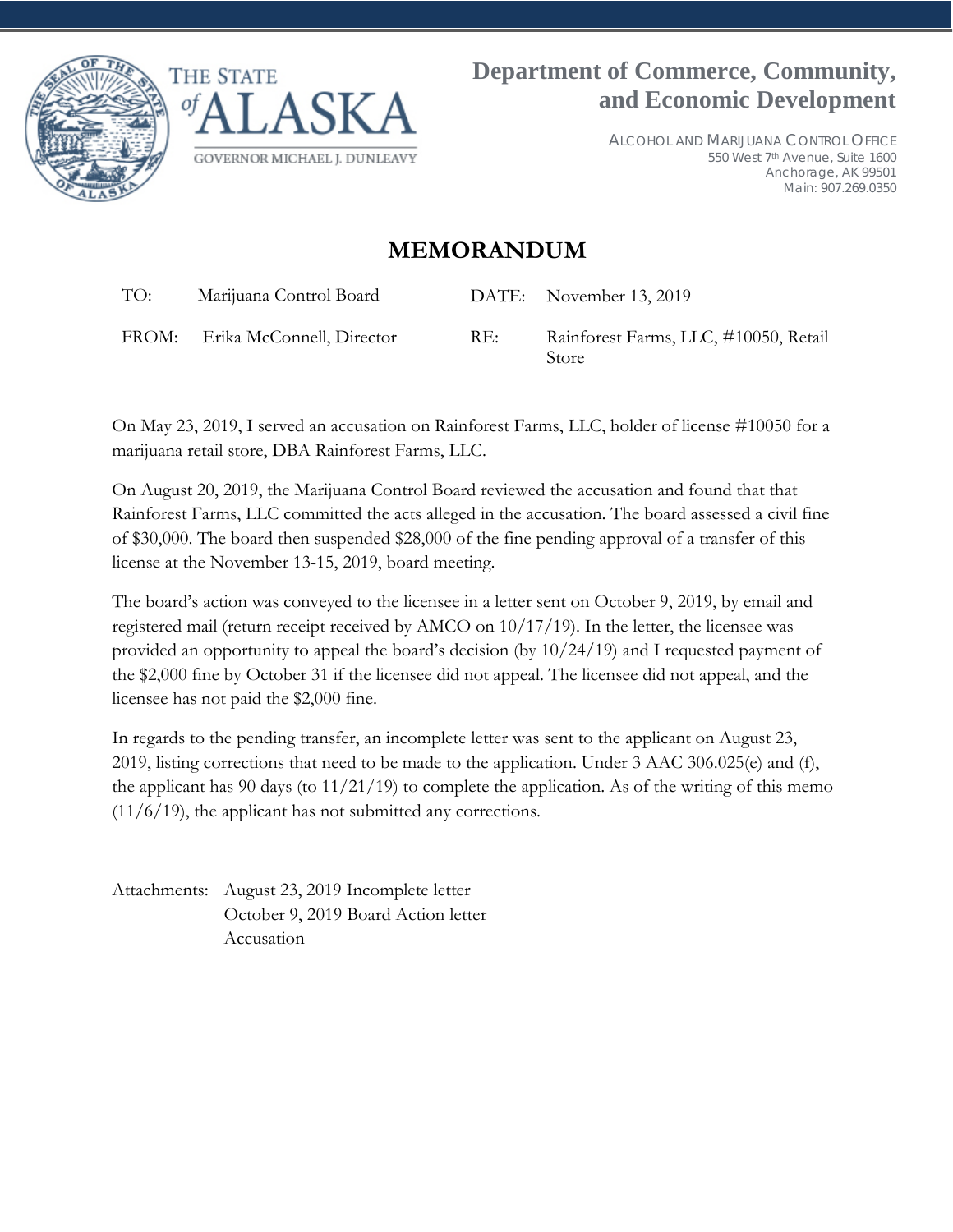



# Department of Commerce, Community, and Economic Development

Alcohol and Marijuana Control Office

550 West 7th Avenue, Suite 1600 Anchorage, AK 99501 Main: 907.269.0350

August 23, 2019

WCC, Inc. DBA: Green Leaf Alaska Via email: aaron.bean@greenleafalaska.com

Re: Retail Marijuana Store License #10050

Dear applicant,

The Alcohol and Marijuana Control Office has reviewed the documents submitted for the transfer of ownership for the license referenced above. This letter is notice under 3 AAC 306.025(e)(2) that your application is incomplete and additional items are needed to complete the application. The additional items that need correction or resubmittal are listed below—please be sure to read the entire letter.

#### • **All Forms**

 $\circ$  Fillable PDF versions of the application forms are available on AMCO's website at [https://www.commerce.alaska.gov/web/amco/MarijuanaLicenseApplication.aspx.](https://www.commerce.alaska.gov/web/amco/MarijuanaLicenseApplication.aspx) Where possible, please type your information into each section rather than writing it by hand.

#### • **MJ-17c License Transfer Application**

- Page 1, Section 1 Transferor Information:
	- **The Doing Business As name must be listed as Rainforest Farms, LLC.**
- o Page 2, Section 3 Entity Ownership Information:
	- The information provided for the entity in this section is inconsistent with the information provided for WCC, Inc. with the Alaska Division of Corporations, Business and Professional Licensing (CBPL). Please review your entity information with CBPL. It may be necessary to file a Notice of Change of Officials. If you do so, provide us with a copy that CBPL has stamped received as proof that the change has been filed.
	- **If appears that Aaron Bean's name is listed twice, but the handwriting is difficult to read.** If the President and Treasurer listed in this section are the same individual, he can be listed once but with both titles included in the Titles section.
- **MJ-17d Unaltered Operating Plan and/or Premises Diagram Affidavit**
	- o Section 2 Certification:
		- You certified that no changes are being made to the operating plan or premises diagram for this license, but submitted Form MJ-01 and MJ-02. Please verify whether or not changes are being made on Form MJ-01 and MJ-02, or if they should be disregarded. You can reply via email to marijuana.licensing@alaska.gov.

#### • **MJ-00 Application Certifications**

- Page 1, Section 1 Establishment Information for Aaron Bean:
	- **This establishment is located in Juneau, but the zip code listed in this section is for Sitka.**
- o If Mellissa Bean will be an official of this entity, she will need to complete and submit this form.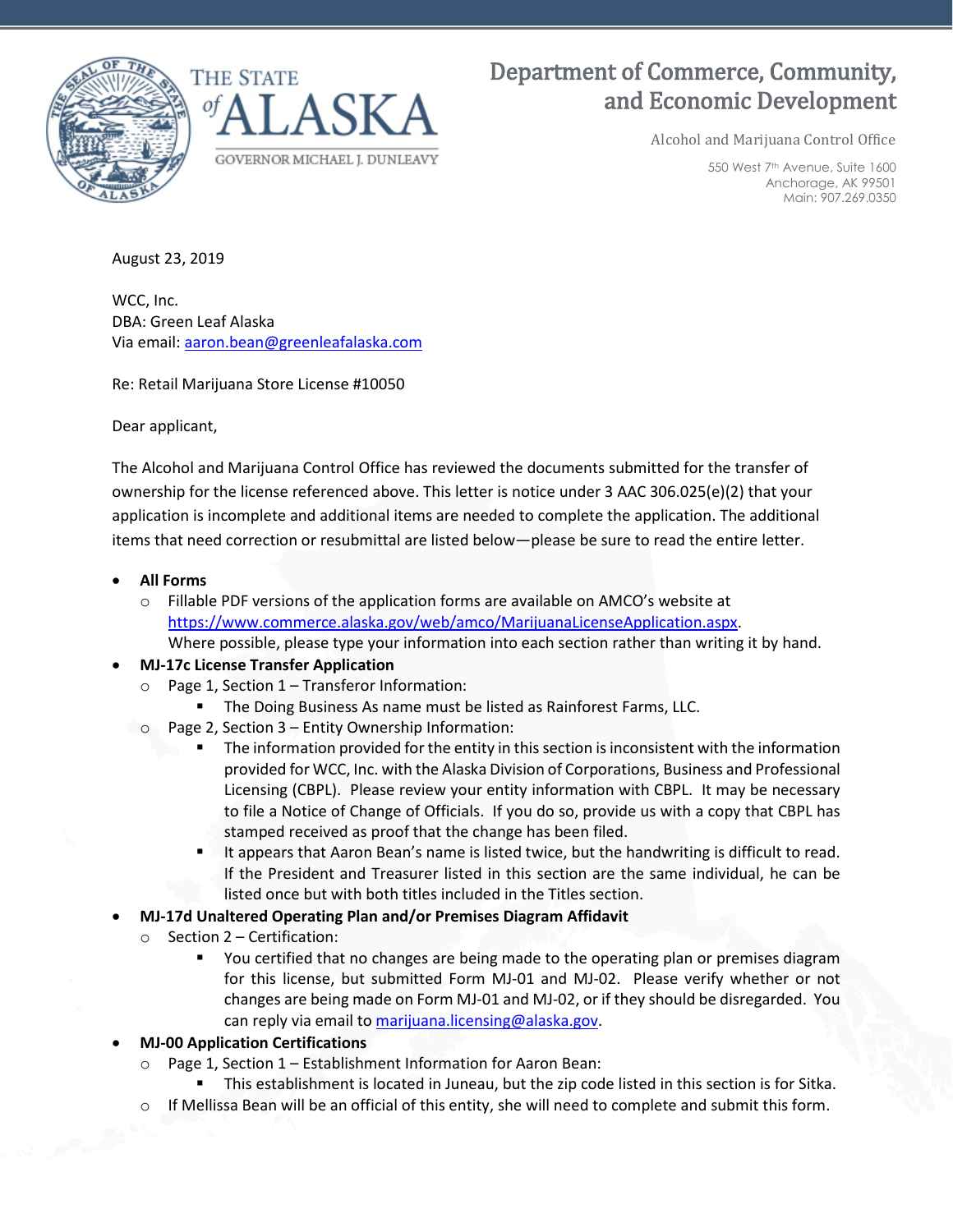#### • **MJ-07 Public Notice Posting Affidavit**

- $\circ$  Per 3 AAC 306.025(c), the notice requirements of the application must be completed within ninety days of submitting all application items, including fees. Due to this, as well as the corrections necessary on Form MJ-17c, you will need to post a corrected copy of MJ-17c at the location of your premises and one other conspicuous location for **ten** days. Afterward, complete and submit a new MJ-07.
- o Section 2 Certification:
	- Provide the address of the other conspicuous location on your new MJ-07.
	- This form must be signed by a proposed licensee (transferee).

## • **MJ-08 Local Government Notice Affidavit**

- $\circ$  This form was completed by the current licensee (transferor). It must be completed by the transferee.
- $\circ$  Due to the corrections required on your MJ-17c, it will be necessary to provide a copy of the corrected MJ-17c to your local government. Afterward, complete a new MJ-08.

### • **Publisher's Affidavit**

- o The advertisement does not correctly identify the DBA of the current licensee (Rainforest Farms, LLC), duplicates some of the language (…is applying under 3 AAC 306.045 for Retail Marijuana Store 10050 transfer of a Retail Marijuana Store…), and does not cite the correct regulation for a Retail Marijuana Store.
	- The correct regulation is 3 AAC 306.300.
- o It will be necessary to run a corrected advertisement **one** time and provide a new affidavit from the publisher.

## • **MJ-09 Statement of Financial Interest**

- o If Mellissa Bean will be an official of this entity, she will need to complete and submit this form.
- **MJ-19 Creditors Affidavit**
	- o Page 1, Section 1 Transferor Information:
		- **The Doing Business As name must be listed as Rainforest Farms, LLC.**
- **Proof of Possession for Proposed Premises**
	- $\circ$  If a lease is used to show right and title to the premises, the lessee/tenant identified in the lease must be the proposed licensee, WCC, Inc.
	- $\circ$  This lease expired on 12/31/2016, and a valid lease will be required. Note that until this transfer is approved by the Marijuana Control Board, Rainforest Farms, LLC must maintain right and title to the premises.
	- o A lease must contain a disclaimer that the landlord/lessor will not take possession of or remove marijuana from the premises, and will contact AMCO in the event that removal is necessary. This is typically included in the Default section of a lease.

### • **Entity Documents**

- o The following documents are required with your application:
	- A copy of WCC, Inc.'s corporate by-laws
	- **The name of each corporate officer**
	- A list of all shareholders and their ownership percentage

### • **Food Permit Application**

 $\circ$  The FM-1 Permit provided was issued to Rainforest Farms and states that it is not transferable for a change of ownership. If a new Food Safety Permit has not been issued, please provide a copy of a Food Safety Permit Application that is stamped received by the Division of Environmental Health.

It is very important that you submit the above corrections and/or documents in a timely manner so that AMCO staff has adequate time to review the corrections and/or additional documents which must be found to be complete within **90 days of the date of this letter**.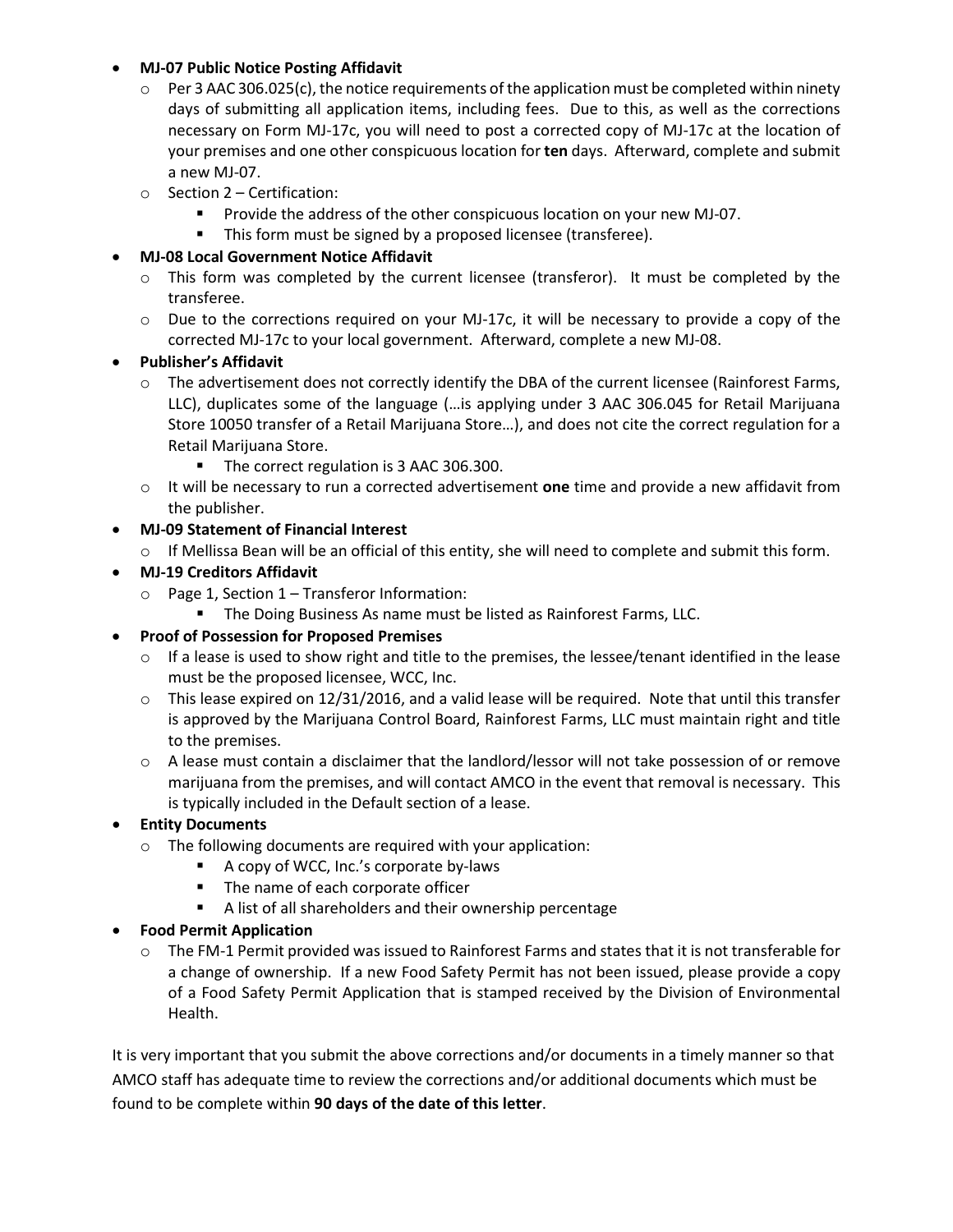Respectfully,

any Andrew<br>TJ Zielinski, Occupational Licensing Examiner

For, Erika McConnell, Director [marijuana.licensing@alaska.gov](mailto:marijuana.licensing@alaska.gov)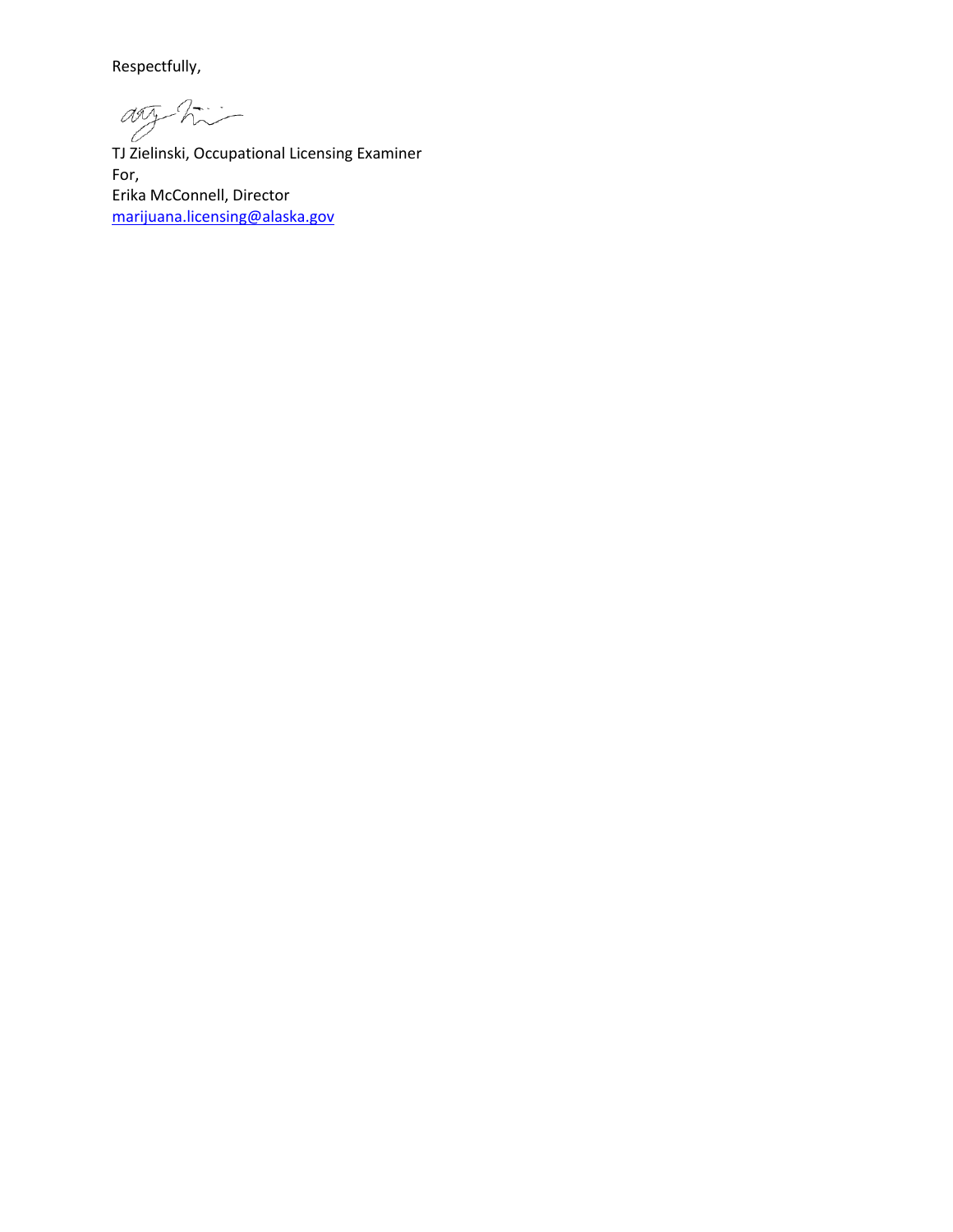

ALCOHOL AND MARIJUANA CONTROL OFFICE 550 West 7th Avenue, Suite 1600 Anchorage, AK 99501 Main: 907.269.0350

October 9, 2019

Rainforest Farms, LLC DBA Rainforest Farms, LLC 216 2nd Street Juneau, AK 99801

Via: [rainforestjames@gmail.com](mailto:rainforestjames@gmail.com) and certified mail

Re: Rainforest Farms, LLC, License #10050

Dear Rainforest Farms, LLC:

On August 20, 2019, the Marijuana Control Board reviewed the accusation against retail marijuana store license #10050 issued to Rainforest Farms, LLC. The board found that that you committed the acts alleged in the accusation and assessed a civil fine of \$30,000. The board then suspended \$28,000 of the fine pending approval of a transfer of this license at the November 13-15, 2019, board meeting.

The Board's regulations and the Alaska Administrative Procedure Act, AS 44.62.330 et seq., provide you with a means to appeal the Board's decision. Specifically, 3 AAC 306.820 allows you to initiate a formal hearing as provided under AS 44.62.390.

If you request a formal hearing, the Office of Administrative Hearings will assign an administrative law judge to hear the matter. We understand that at the hearing before the Board at which the Board made the above described decision, you were represented by Chris Peloso, Esq. You may, but are not obligated to be, represented by Mr. Peloso or by any other attorney in proceedings before the Office of Administrative Hearings.

If you intend to request a formal hearing, you must notify AMCO in writing, within 15 days of receiving this notice. A Notice of Defense form is enclosed for this purpose; however, you may submit any written notice that meets the requirements of AS 44.62.390.

Your Notice of Defense must be sent to:

Administrative Officer Alcohol and Marijuana Control Office 550 West 7th Ave, Suite 1600 Anchorage, AK 99501

Should you decide not to request a formal hearing, please send your civil fine of \$2,000, payable by check or money order, to the address above by October 31, 2019.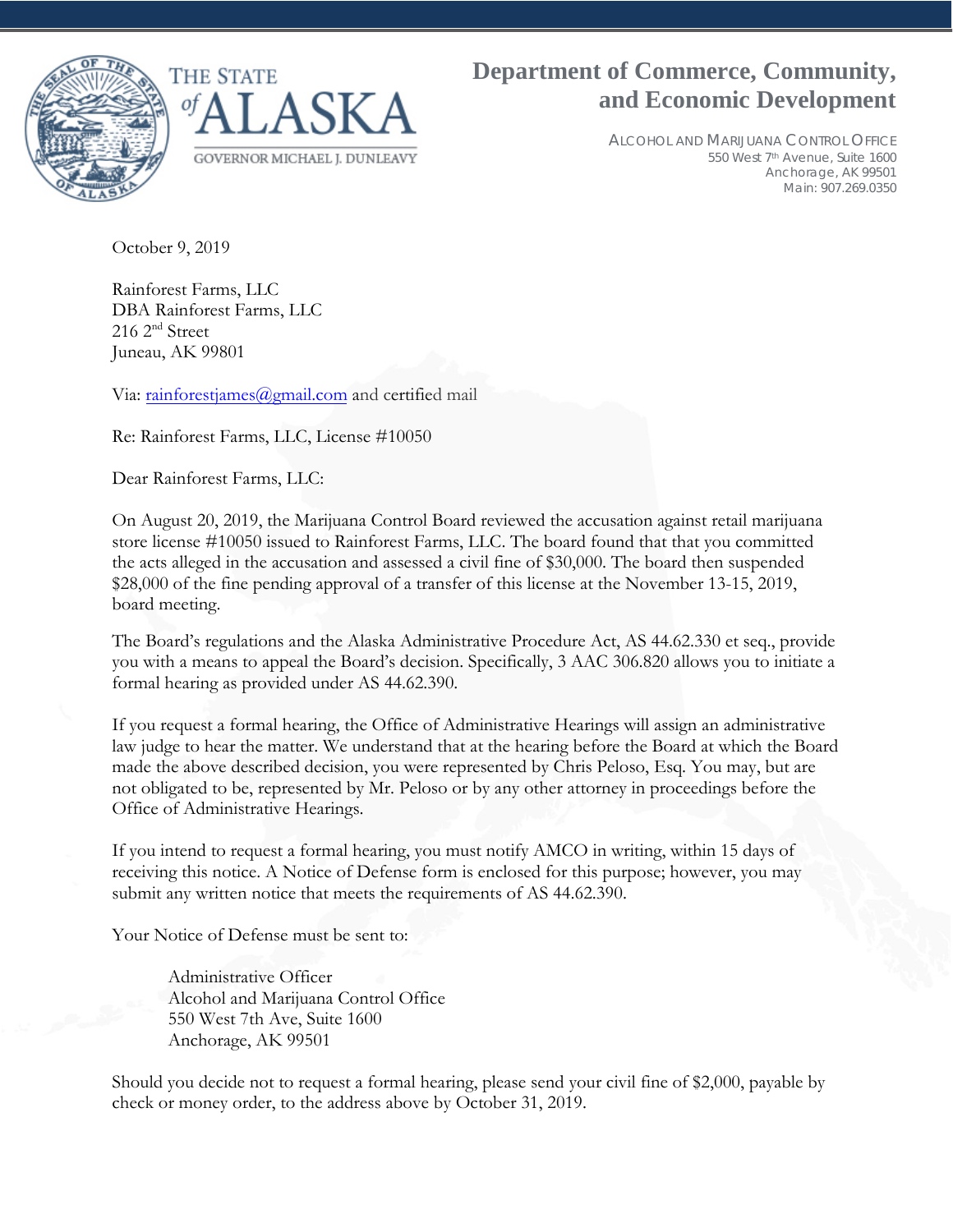Rainforest Farms, LLC October 9, 2019 Page 2

You may contact me with any questions or to request additional information. However, I cannot provide you with any legal advice.

Sincerely,

Euha McConnell

Erika McConnell Director

CC: License file

Encl.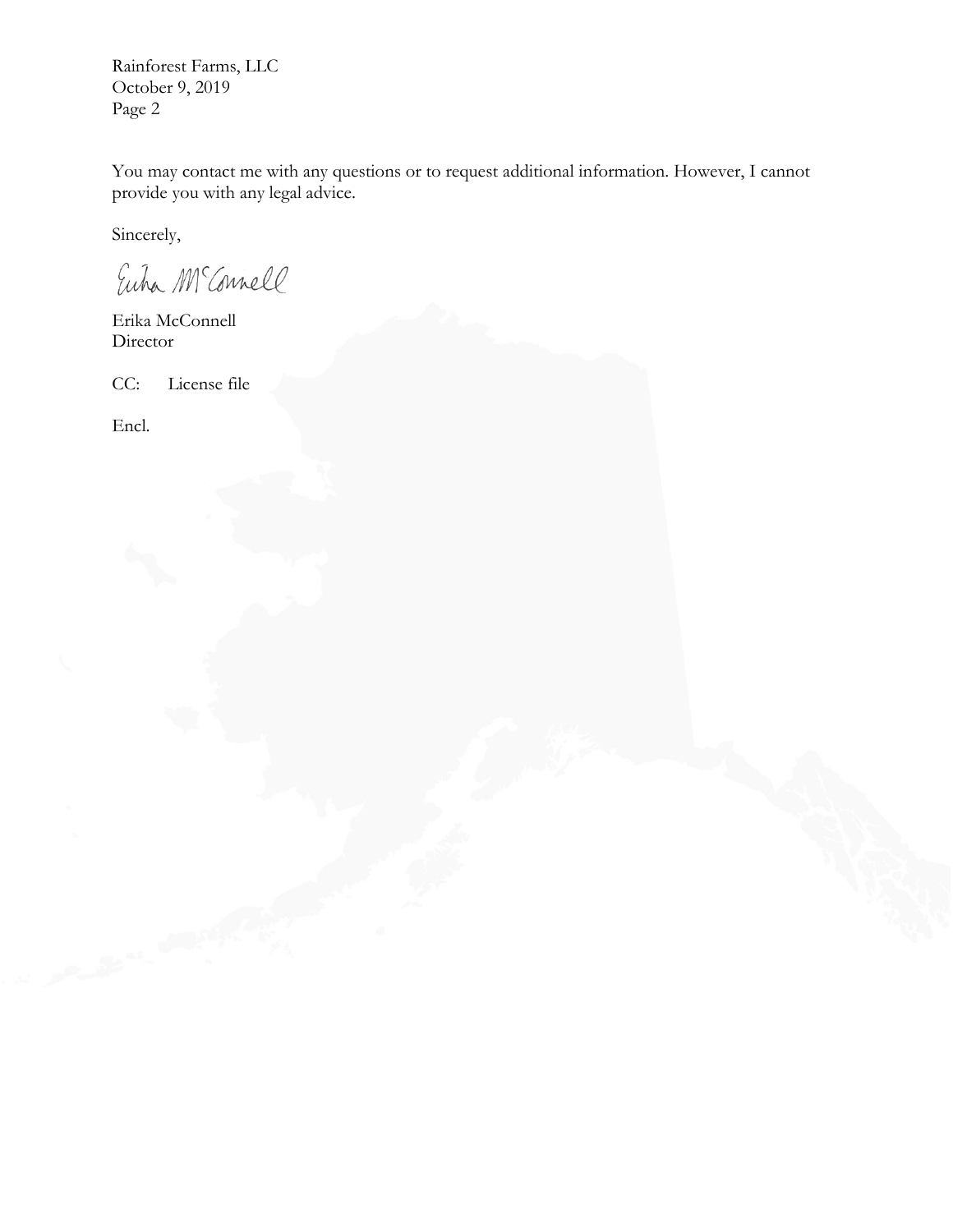## STATE OF ALASKA

#### MARIJUANA CONTROL BOARD

In the matter of  $\qquad \qquad$ ) Rainforest Farms, LLC (1998) DBA Rainforest Farms, LLC (1996) 216 2<sup>nd</sup> Street Juneau, AK 99801 (1998) **Respondent** 

Accusation No. 2019-04

### **ACCUSATION**

Petitioner, Erika McConnell, Director of the Marijuana Control Board, acting in her official capacity and upon information and belief, alleges as follows:

)

#### **INFORMATION**

1. Respondent, Rainforest Farms, LLC ,DBA Rainforest Farms, LLC, is the holder of

a Retail Marijuana Store license, located at 216 2<sup>nd</sup> Street, Juneau, Alaska, license number 10050.

2. According to MCB records, Rainforest Farms, LLC, is owned by James Barrett

47.5 percent, Giono Barrett, 47.5 percent, and Michael Healy, 5 percent.

3. The license was first issued to Rainforest Farms, LLC, on November 14, 2016.

4. A license transfer application for this license was initiated on May 17, 2019.

5. WCC, Inc. is a business corporation owned by Aaron Bean 100 percent. Aaron Bean is not a licensee.

1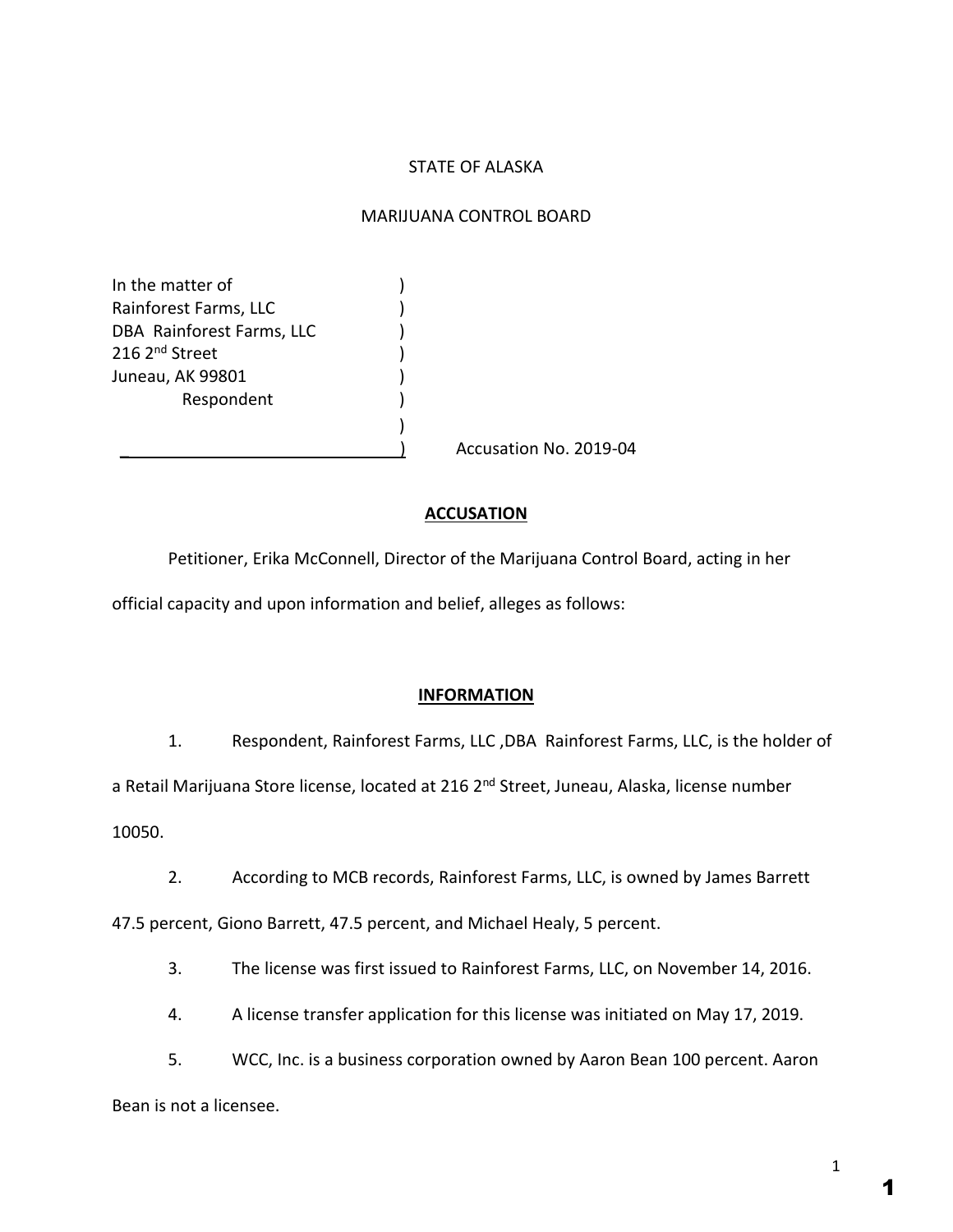#### **COUNT 1**

6. Petitioner incorporates paragraphs 1-5 of this accusation as if fully set forth in Count 1.

7. Rainforest Farms, LLC, entered into a Purchase Agreement with WCC, Inc. The board is in possession of two different Purchase Agreements, one of which was signed by James Barrett for Rainforest Farms, LLC, on February 4, 2019, and by Aaron Bean for WCC, Inc., on February 14, 2019, and the other of which was signed by both individuals but is undated. (See Attachment A, Dated Purchase Agreement; Attachment B, Undated Purchase Agreement)

8. WCC, Inc. has paid \$50,000 to Rainforest Farms, LLC, as a down payment referenced in the Dated Purchase Agreement. (See Attachment C, Down Payment Receipt)

9. Both Purchase Agreements state, "Subject to the provisions set forth in this agreement, as of midnight at the beginning of the date of this agreement…the Seller [Rainforest Farms, LLC] hereby sells, conveys, assigns, and transfers to the Buyer [WCC, Inc.] the assets set forth on Schedule 1…free and clear of any and all liens and encumbrances, and the Buyer hereby accepts the sale, conveyance, assignment, and transfer of the Purchased Assets and assumes the Buyer's obligations under the contracts listed on Schedule 1."

10. James Barrett, one of the owners of Rainforest Farms, LLC, stated in an email that Rainforest Farms sold the retail store on February 5. (Attachment D, Barrett Email)

11. Rainforest Farms, LLC's lawyer stated that Rainforest Farms, LLC, entered into a Management Agreement with WCC, Inc. The Management Agreement that was provided was signed by Aaron Bean for WCC, Inc., on February 21, 2019, but is not signed by James Barrett of Rainforest Farms, LLC. (Attachment E, Peloso Letter; Attachment F, Management Agreement)

2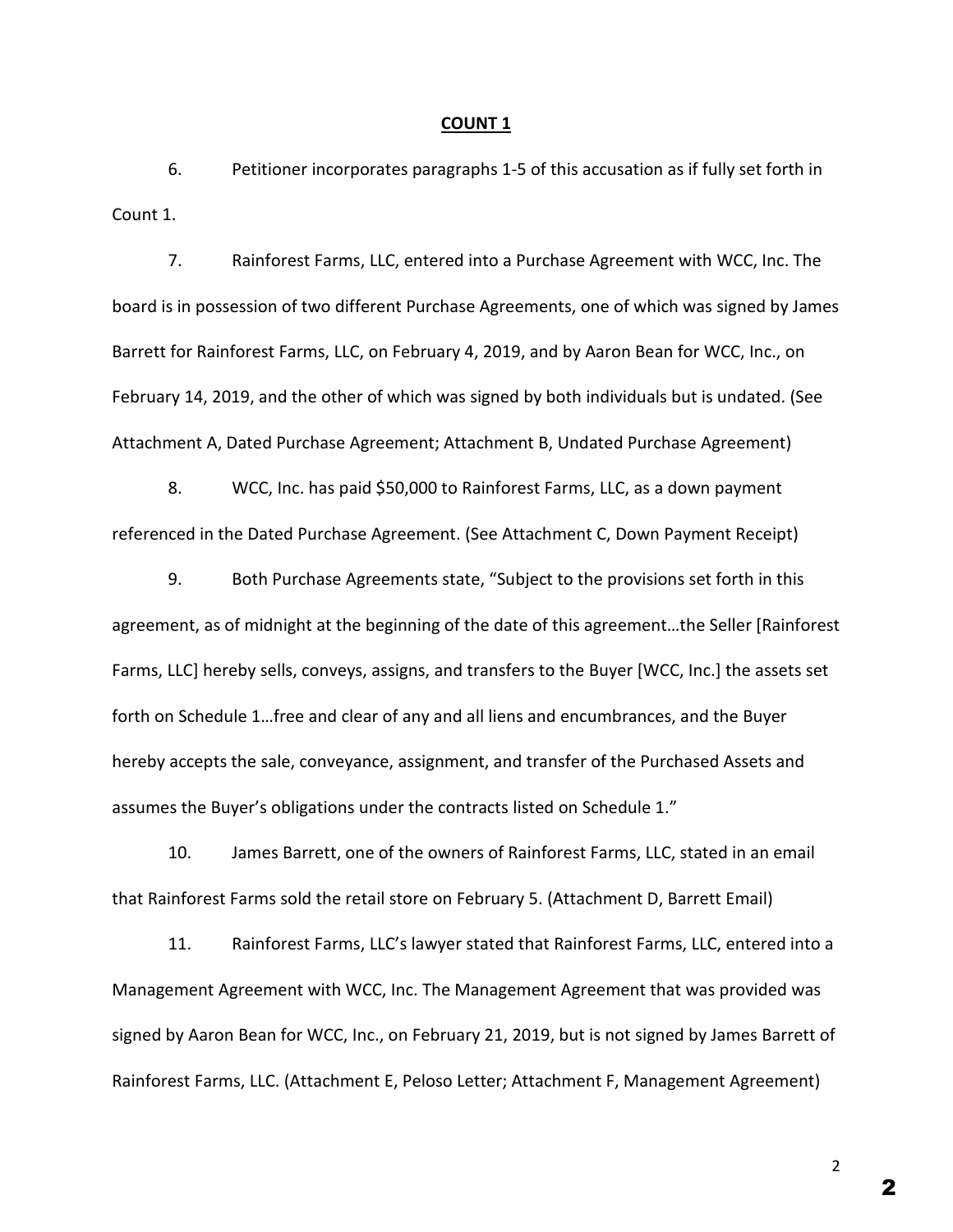12. The Management Agreement states, "Management Authority over legal compliance, financial matters of the retail license including accounting, management of inventory, store operations, marketing, branding or rebranding, staffing, and matters as detailed below [selection, supervision, hiring and firing, pay, and promotion of staff; price and product schedules including inventory management; contract and lease management; state license, local permit(s) compliance and management; management of all operations; approval and execution of budget] shall be exclusively granted from Rainforest Farms, LLC to WCC, Inc."

13. In Metrc, Aaron Bean was created as an Administrator on the Rainforest Farms License #10050 account, on February 7, 2019. (Attachment G, Rainforest Farms License 10050 Metrc Employees List; Attachment H, Bean Metrc Account)

14. The above-described actions, consisting of undisclosed financial interest by a non-licensee, unreported ownership change, and sale and transfer of a Retail Marijuana Store license without approval by the Marijuana Control Board, violate AS 17.38.070(a), 3 AAC 306.015(a), 3 AAC 306.040, and 3 AAC 306.045, which is grounds for discipline under 3 AAC 306.810(b).

**Wherefore,** in accordance with AS 17.38.121(b)(3) and 3 AAC 306.810, petitioner asks:

15. That the Marijuana Control Board find that the respondent, Rainforest Farms, LLC, dba Rainforest Farms, LLC, committed the acts alleged above.

16. That the Marijuana Control Board suspend the Retail Marijuana Store license issued to Rainforest Farms, LLC, dba Rainforest Farms, LLC, license number 10050, until such time as either an ownership change is approved by the Director to add Aaron Bean or WCC, Inc.

3